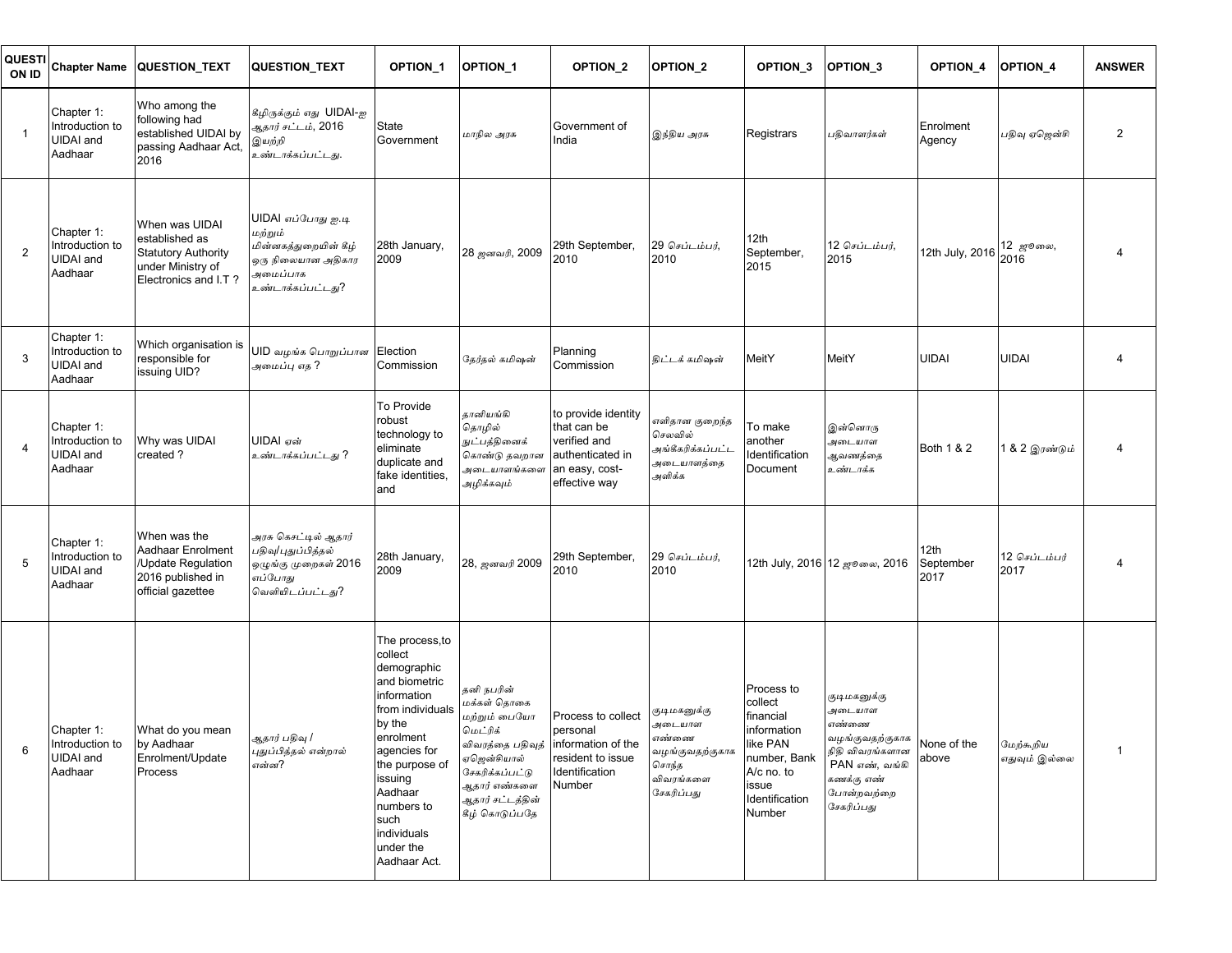| <b>QUESTI</b><br>ON ID | <b>Chapter Name</b>                                          | <b>QUESTION TEXT</b>                                                                                                                                    | QUESTION_TEXT                                                                                                                                            | <b>OPTION 1</b>       | <b>OPTION 1</b>      | OPTION <sub>2</sub>            | OPTION <sub>2</sub>          | OPTION <sub>3</sub>     | OPTION <sub>3</sub>          | OPTION_4            | OPTION <sub>4</sub>    | <b>ANSWER</b>  |
|------------------------|--------------------------------------------------------------|---------------------------------------------------------------------------------------------------------------------------------------------------------|----------------------------------------------------------------------------------------------------------------------------------------------------------|-----------------------|----------------------|--------------------------------|------------------------------|-------------------------|------------------------------|---------------------|------------------------|----------------|
| $\overline{7}$         | Chapter 1:<br>Introduction to<br>UIDAI and<br>Aadhaar        | What is the process<br>of capturing resident<br>data both<br>Demographic and<br><b>Biometric</b> for<br>generation of<br>Aadhaar called?                | தனி நபரின் மக்கள்<br>தொகை மற்றும் பையோ<br>மெட்ரிக் விவரத்தை<br>ஆதாரை கொடுப்பதற்கான<br>செயல் முறை என்ன?                                                   | Authentication        | அங்கீகாரம்           | Enrolment                      | பதிவு                        | Identification          | அடையாளம்                     | Presentation        | வழங்கல்                | 2              |
| 8                      | Chapter 1:<br>Introduction to<br><b>UIDAI</b> and<br>Aadhaar | is any entity<br>authorised or<br>recognised by the<br>Authority for the<br>purpose of enrolling<br>individuals through<br>Enrolment Agency.            | என்பவர்<br>முறையாக<br>அங்கீகரிக்கப்பட்டு<br>அல்லது நியமிக்கப்பட்டு<br>தனிநபருக்கான<br>பதிவுகளை பதிவு<br>ஏஜென்சி மூலமாக<br>மேற்கொள்பவர்<br>பதிவு ஏஜென்சி. | Introducer            | அறிமுகம்<br>செய்பவர் | Enrolling agency               | பதிவு ஏஜென்சி                | Agency                  | ஏஜென்சி                      | Registrar           | பதிவாளர்               | 4              |
| 9                      | Chapter 1:<br>Introduction to<br><b>UIDAI</b> and<br>Aadhaar | is any entity<br>engaged by the<br>Registrar for the<br>purpose of enrolling<br>individuals.                                                            | என்பவர்<br>பதிவாளரால் தனிநபரை<br>பதிவு செய்வதற்காக<br>நியமிக்கபடுபவர்                                                                                    | Introducer            | அறிமுகம்<br>செய்பவர் | Enrolment Agency பதிவு ஏஜென்சி |                              | Supervisor/Op<br>erator | மேற்பார்வையாளர்<br>ஆபரேட்டர் | Registrar           | பதிவாளர்               | $\overline{2}$ |
| 10                     | Chapter 1:<br>Introduction to<br>UIDAI and<br>Aadhaar        | The Verifier/Certifier<br>is the personnel<br>appointed by<br>for<br>verification of<br>documents at<br>enrolment centres.                              | சரிபார்ப்பவர்/சான்றுரைப்ப<br>வர் என்பவர்<br>ரால் நியமிக்கப்பட்டு<br>பதிவு மையங்களில்<br>ஆவணங்களை<br>சரிபார்ப்பவர்.                                       | Operator              | ஆபரேட்டர்            | Introducer                     | அறிமுகம் செய்பவர் Registrars |                         | பதிவாளர்கள்                  | Enrolling<br>agency | பதிவு ஏஜென்சி          | 3              |
| 11                     | Chapter 1:<br>Introduction to<br><b>UIDAI</b> and<br>Aadhaar | is the<br>place where the<br>Aadhaar<br>Enrolment/Update is<br>conducted by<br>Certified<br>Operator/Supervisor                                         | என்பது<br>சான்றிதழ் பெற்ற<br>ஆபரேட்டர்/மேற்பார்வை<br>யாளர் ஆதார்<br>பதிவு/புதுப்பித்தலை<br>மேற்கொள்ளும் இடம்.                                            | Enrolment<br>Center   | பதிவு மையம்          | Exam Center                    | தேர்வு மையம்                 | Hospital                | மருத்துவமனை                  | School              | பள்ளி                  | -1             |
| 12                     | Chapter 1:<br>Introduction to<br>UIDAI and<br>Aadhaar        | is a<br>certified personnel<br>employed by<br><b>Enrolment Agencies</b><br>to execute the<br>process of enrolment<br>update at the<br>enrolment centers | என்பவர்<br>பதிவு ஏஜென்சியால்<br>நியமிக்கப்பட்டு பதிவு<br>மையங்களில்<br>பதிவு/புதுப்பித்தல்<br>செயலை மேற்கொள்ளும்<br>சான்றிதழ் பெற்றவர்                   | Enrolment<br>Operator | பதிவு ஆபரேட்டர்      | Enrolment<br>Supervisor        | பதிவு<br>மேற்பார்வையாளர்     | Introducer              | அறிமுகம்<br>செய்பவர்         | Both 1 & 2          | 1 & 2 இ <i>ரண்டும்</i> | $\overline{2}$ |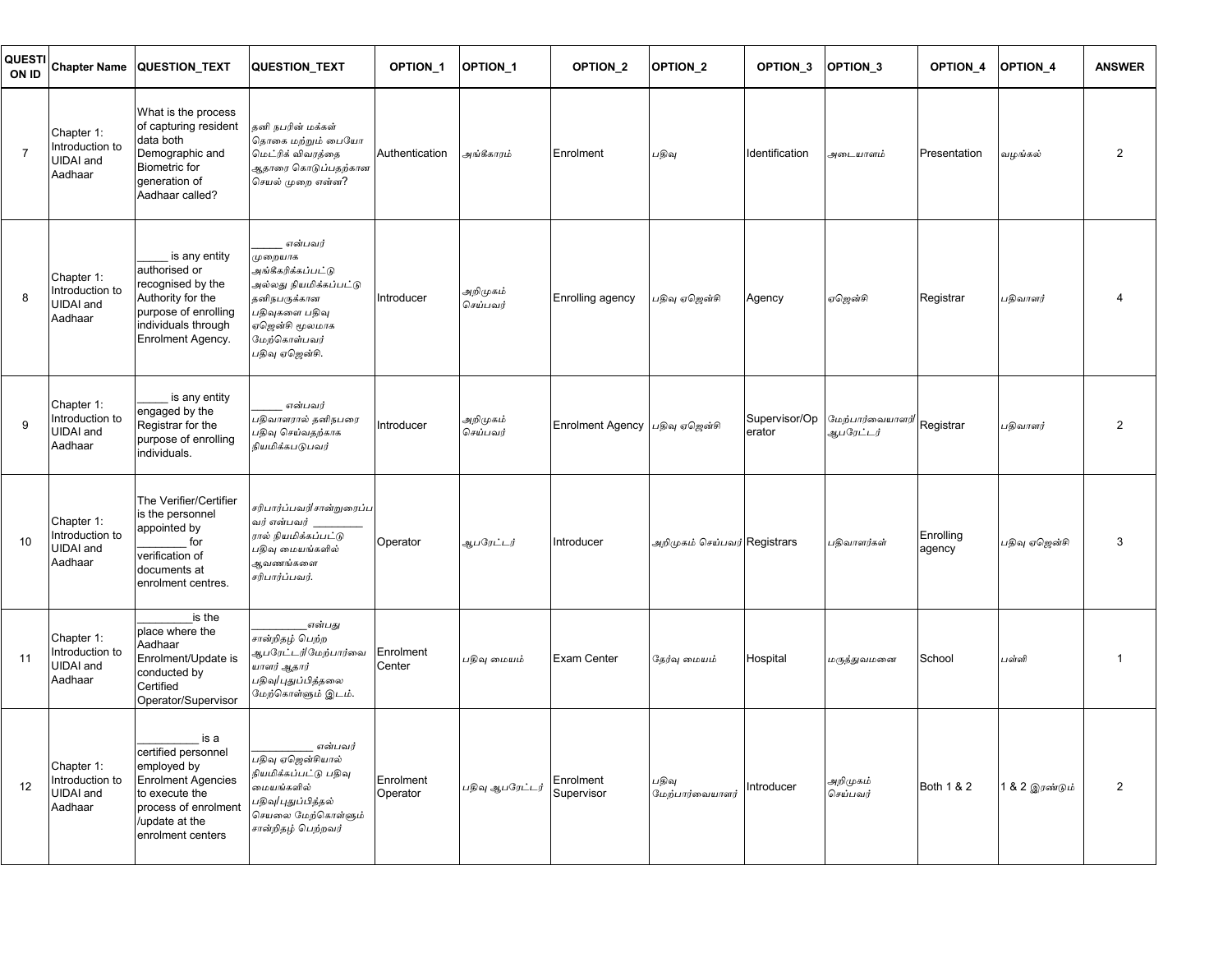| QUESTI<br>ON ID | <b>Chapter Name</b>                                          | <b>QUESTION TEXT</b>                                                                                                                                        | QUESTION_TEXT                                                                                                                          | OPTION <sub>1</sub> | <b>OPTION 1</b>      | OPTION <sub>2</sub>                                                                                                                                                                                                                                              | OPTION <sub>2</sub>                                                                                                                                                                                         | OPTION <sub>3</sub>                    | <b>OPTION 3</b>              | OPTION <sub>4</sub>  | OPTION <sub>4</sub>         | <b>ANSWER</b>  |
|-----------------|--------------------------------------------------------------|-------------------------------------------------------------------------------------------------------------------------------------------------------------|----------------------------------------------------------------------------------------------------------------------------------------|---------------------|----------------------|------------------------------------------------------------------------------------------------------------------------------------------------------------------------------------------------------------------------------------------------------------------|-------------------------------------------------------------------------------------------------------------------------------------------------------------------------------------------------------------|----------------------------------------|------------------------------|----------------------|-----------------------------|----------------|
| 13              | Chapter 1:<br>Introduction to<br><b>UIDAI</b> and<br>Aadhaar | Who among the<br>following ensures<br>that only trained and<br>certified persons<br>handle the<br>enrolment/update<br>process?                              | கீழ்க்கண்டவற்றுள் யார்<br>பயிற்சி மற்றும் சான்றிதழ்<br>பெற்றவரே பதிவு மற்றும்<br>புதுப்பித்தல் செயலை<br>மேற்கொள்வதை உறுதி<br>செய்பவர்? | <b>UIDAI</b>        | <b>UIDAI</b>         | Operator                                                                                                                                                                                                                                                         | ஆபரேட்டர்                                                                                                                                                                                                   | Supervisor                             | மேற்பார்வையாளர்              | Enrolment<br>Agency  | பதிவு ஏஜென்சி               | 4              |
| 14              | Chapter 1:<br>Introduction to<br><b>UIDAI</b> and<br>Aadhaar | is<br>responsible to<br>conduct the<br>Certification exam for<br>the role of<br>Operator/Supervisor                                                         | என்பவர்<br>ஆபரேட்டர்/மேற்பார்வை<br>யாளருக்கான சான்றிதழ்<br>தேர்வை நடத்தும்<br>பொறுப்புடையவர்                                           | introducer          | அறிமுகம்<br>செய்பவர் | Enrolment Agency பதிவு ஏஜென்சி                                                                                                                                                                                                                                   |                                                                                                                                                                                                             | Testing and<br>Certification<br>Agency | சோதனை &<br>சான்றிதழ் ஏஜென்சி | Registrar            | பதிவாளர்                    | 3              |
| 15              | Chapter 1:<br>Introduction to<br><b>UIDAI</b> and<br>Aadhaar | is a person<br>registered with the<br>Registrar and<br>Authority who<br>confirms the identity<br>of a person who does<br>not have any valid<br>POI and POA. | என்பவர்,<br>பதிவாளர் மற்றும்<br>அங்கீகரிப்பாளரில் பதிவு<br>செய்து தகுந்த POI &<br>POA இல்லாதவரை<br>உறுதி செய்யும் நபர்.                | Operator            | ஆபரேட்டர்            | Introducer                                                                                                                                                                                                                                                       | அறிமுகம் செய்பவர் Enrolling<br> agency                                                                                                                                                                      |                                        | பதிவு செய்யும்<br>ஏஜென்சி    | Agency               | ஏஜென்சி                     | $\overline{2}$ |
| 16              | Chapter 1:<br>Introduction to<br><b>UIDAI</b> and<br>Aadhaar | is a person<br>registered with the<br>Registrar and<br>Authority who<br>confirms the identity<br>of a person who does<br>not have any valid<br>POI and POA. | என்பவர்,<br>பதிவாளர் மற்றும்<br>அங்கீகரிப்பாளரில் பதிவு<br>செய்து தகுந்த POI &<br>POA இல்லாதவரை<br>உறுதி செய்யும் நபர்.                | Operator            | ஆபரேட்டர்            | Introducer                                                                                                                                                                                                                                                       | அறிமுகம் செய்பவர்                                                                                                                                                                                           | Enrolling<br>agency                    | பதிவு செய்யும்<br>ஏஜென்சி    | Agency               | ஏஜென்சி                     | 2              |
| 17              | Chapter 1:<br>Introduction to<br><b>UIDAI</b> and<br>Aadhaar | Who are applicable<br>to can get the<br>Aadhaar<br>Enrolment/Update<br>done?                                                                                | யார் ஆதார்<br>பதிவு/புதுப்பித்தலை<br>செய்ய<br>விண்ணப்பிக்கலாம்?                                                                        | Operator            | ஆபரேட்டர்            | An individual who<br>has resided in<br>India for a period<br>or periods<br>amounting in all to<br>one hundred and<br>eighty-two days<br>(182) or more in<br>the twelve months<br>immediately<br>preceding the<br>date of application<br>for Aadhaar<br>enrolment | இந்தியாவில் நூற்று<br>எண்பத்து இரண்டு<br>(182) நாட்கள்<br>அல்லது<br>பன்னிரெண்டு<br>மாதங்கள்<br>தொடர்ச்சியாக<br>வசித்த தனி நபர்<br>ஆதார் பதிவிற்காக<br>விண்ணபித்த<br>உடனே அந்த<br>தேதியில்<br>வழங்கப்படலாம். | <b>NRI</b>                             | <b>NRI</b>                   | None of the<br>above | மேற்கூறிய<br>எதுவும் இல்லை. | $\overline{c}$ |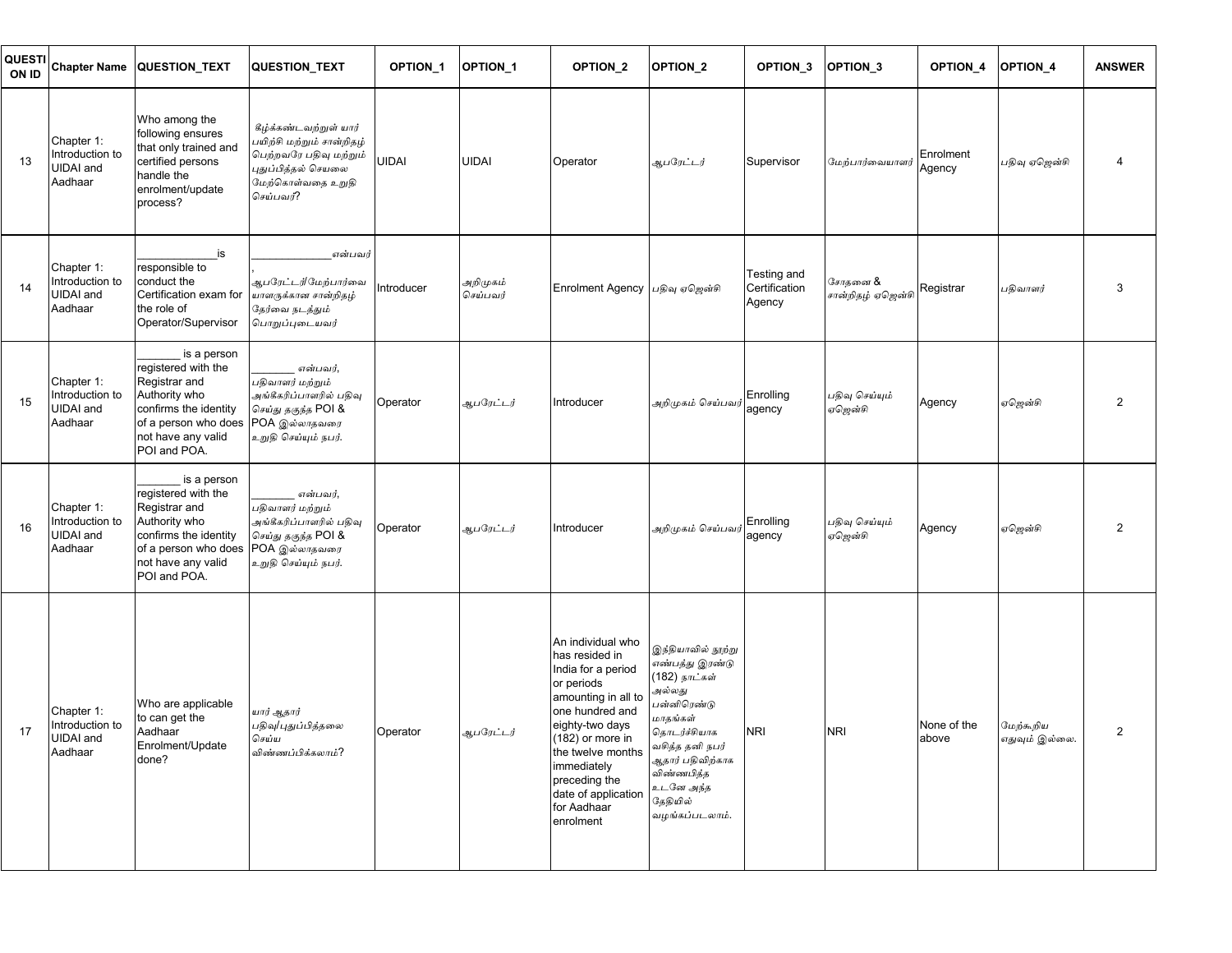| QUESTI<br>ON ID | <b>Chapter Name</b>                                          | QUESTION_TEXT                                                                                                                                                                                                                                 | QUESTION_TEXT                                                                                                                                        | OPTION <sub>1</sub>                                            | <b>OPTION 1</b>                                                | OPTION_2                                                     | <b>OPTION 2</b>                                                      | OPTION_3                                             | OPTION <sub>3</sub>                                  | <b>OPTION 4</b>                                                                                        | OPTION <sub>4</sub>                                                       | <b>ANSWER</b>  |
|-----------------|--------------------------------------------------------------|-----------------------------------------------------------------------------------------------------------------------------------------------------------------------------------------------------------------------------------------------|------------------------------------------------------------------------------------------------------------------------------------------------------|----------------------------------------------------------------|----------------------------------------------------------------|--------------------------------------------------------------|----------------------------------------------------------------------|------------------------------------------------------|------------------------------------------------------|--------------------------------------------------------------------------------------------------------|---------------------------------------------------------------------------|----------------|
| 18              | Chapter 1:<br>Introduction to<br><b>UIDAI</b> and<br>Aadhaar | Enrolment<br><b>Identification Number</b><br>(EID) is ___-digit<br>number allocated to<br>residents at the time<br>of enrolment.                                                                                                              | பதிவின் போது<br>இலக்க பதிவு<br>அடையாள எண் (EID)<br>குடிமகனுக்கு<br>ஒதுக்கப்படும்.                                                                    | 10                                                             | 10                                                             | 12                                                           | 12                                                                   | 15                                                   | 15                                                   | 28                                                                                                     | 28                                                                        |                |
| 19              | Chapter 1:<br>Introduction to<br><b>UIDAI</b> and<br>Aadhaar | Resident is an<br>individual who has<br>resided in India for a<br>period or periods<br>amounting in all to<br>days or more in<br>the twelve months<br>immediately<br>preceding the date of<br>application for<br>Aadhaar<br>Enrolment/Update. | இந்தியாவில்___ நாட்கள்<br>அல்லது மாதங்கள்<br>தொடர்ச்சியாக வசித்த<br>தனி நபர், ஆதார்<br>பதிவிற்காக விண்ணபித்த<br>உடனே அந்த தேதியில்<br>வழங்கப்படலாம். | 32                                                             | 32                                                             | 61                                                           | 61                                                                   | 123                                                  | 123                                                  | 182                                                                                                    | 182                                                                       |                |
| 20              | Chapter 1:<br>Introduction to<br><b>UIDAI</b> and<br>Aadhaar | Which of the<br>following contact<br>numbers can a<br>resident call for<br>resolutions to their<br>concerns or<br>grievances related to<br>Aadhaar?                                                                                           | ஒரு குடிமகன் கீழ்க்கண்ட<br>எந்த எண்ணை, ஆதார்<br>சம்பந்தப்பட்ட<br>குறைகளை களைய<br>அழைக்கலாம்?                                                         | 1947                                                           | 1947                                                           | 2009                                                         | 2009                                                                 | 140                                                  | 140                                                  | 108                                                                                                    | 108                                                                       |                |
| 21              | Chapter 1:<br>Introduction to<br><b>UIDAI</b> and<br>Aadhaar | Aadhaar is unique<br>because                                                                                                                                                                                                                  | ஆதார் தனித்துவமானது,<br>ஏனெனில்                                                                                                                      | No two<br>residents will<br>have the same<br>Aadhaar<br>number | இரண்டு<br>தனிப்பட்ட<br>நபருக்கு ஒரே<br>ஆதார் எண்<br>இருக்காது. | A family can get a<br>unique recognized<br>ID                | ஒரு குடும்பத்திற்கு<br>தனிப்பட்ட ஒரு<br>அடையாள ID<br>கொடுக்கப்படும். | A person can<br>avail two<br>Aadhaar<br>numbers      | ஒரு நபர் இரண்டு<br>ஆதார் எண்கள்<br>எடுக்கலாம்.       | None of the<br>above                                                                                   | மேற்கூறிய<br>எதுவும் இல்லை.                                               | $\overline{1}$ |
| 22              | Chapter 1:<br>Introduction to<br><b>UIDAI</b> and<br>Aadhaar | Which of the<br>following is NOT a<br>component of<br>enrollment setup?                                                                                                                                                                       | பதிவு அமைப்பில்<br>பின்வருவனவற்றுள் எது<br>இல்லை?                                                                                                    | Computer                                                       | கம்புயூட்டர்                                                   | <b>Biometric device</b>                                      | பையோமெட்ரிக்<br>கருவி                                                | Bomb detector                                        | பாம் டிடெக்டர்                                       | Iris scanner                                                                                           | ஐரிஸ் ஸ்கேனர்                                                             | 3              |
| 23              | Chapter 1:<br>Introduction to<br><b>UIDAI</b> and<br>Aadhaar | Which of the given is<br>true about Aadhaar?                                                                                                                                                                                                  | கொடுக்கப்பட்டவற்றில்<br>ஆதாரைப் பற்றிய<br>உண்மையானவை எவை ?                                                                                           | An individual<br>can obtain<br>multiple<br>Aadhaar<br>numbers  | ஒரு தனிநபர் பல<br>ஆதார் எண்களைப்<br>பெறலாம்.                   | Aadhaar collects<br>financial<br>information of<br>residents | குடிமகன்களின் நிதி<br>விவரங்களை<br>ஆதார் சேகரிக்கும்.                | Aadhaar can<br>be used as<br>Proof of<br>Citizenship | குடிமகனுக்கான<br>அடையாளமாக<br>ஆதாரை<br>உபயோகிக்கலாம் | Aadhaar<br>enables<br>resident's<br>identification<br>subject to<br>successful<br>"Authentication psy. | ஆதார்<br>குடிமகனின்<br>அடையாளத்தை<br>"அங்கீகாரத்தால்"<br>வெற்றிகரமாக்குகி | 4              |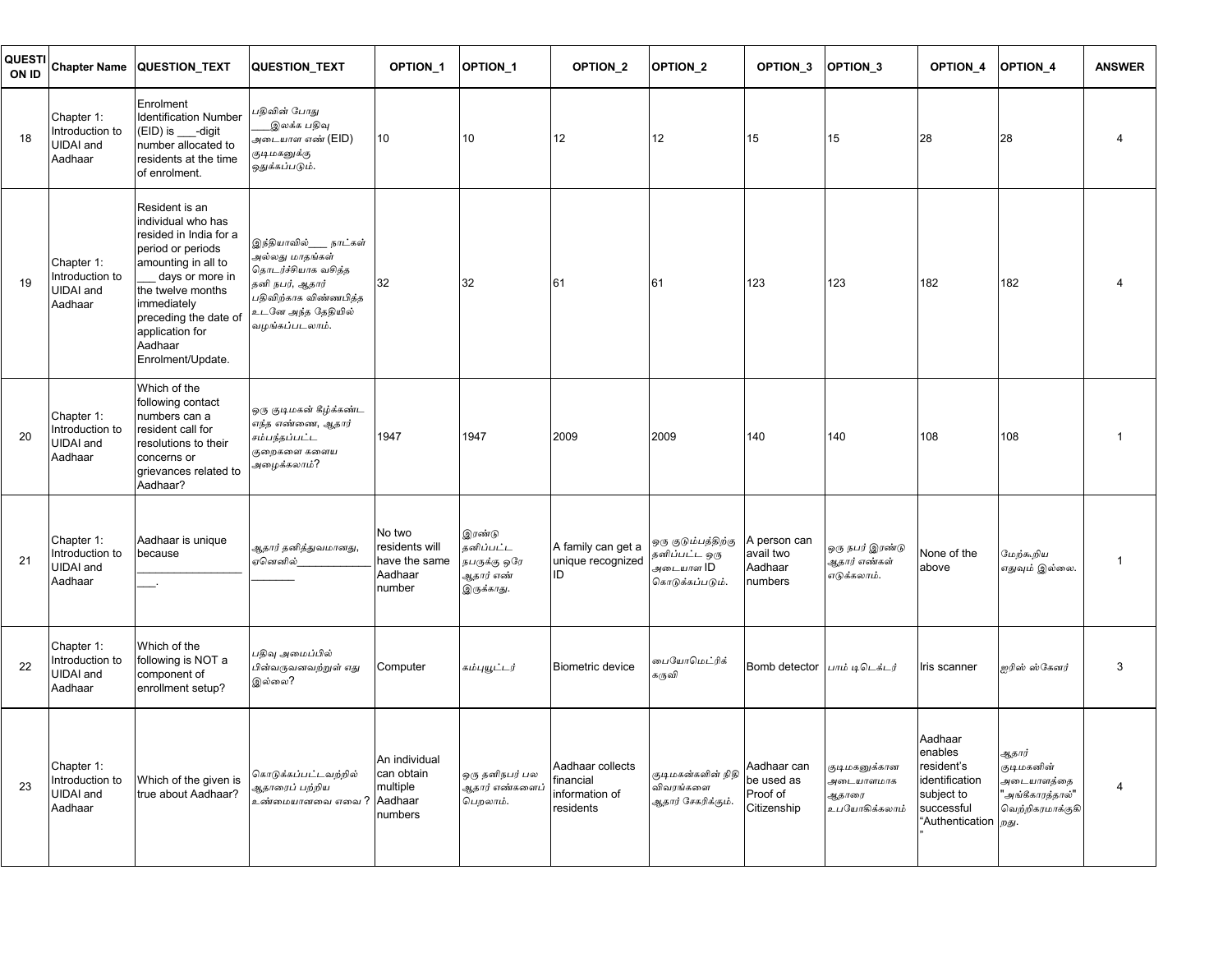| <b>QUESTI</b><br>ON ID | <b>Chapter Name</b>                                          | <b>QUESTION TEXT</b>                                                                                                                         | <b>QUESTION TEXT</b>                                                                                                     | OPTION_1                               | <b>OPTION 1</b>                        | OPTION <sub>2</sub>                                                                                              | OPTION <sub>2</sub>                                                                                                     | OPTION_3                                 | OPTION <sub>3</sub>                                            | OPTION <sub>4</sub>                                                                  | <b>OPTION 4</b>                                       | <b>ANSWER</b>  |
|------------------------|--------------------------------------------------------------|----------------------------------------------------------------------------------------------------------------------------------------------|--------------------------------------------------------------------------------------------------------------------------|----------------------------------------|----------------------------------------|------------------------------------------------------------------------------------------------------------------|-------------------------------------------------------------------------------------------------------------------------|------------------------------------------|----------------------------------------------------------------|--------------------------------------------------------------------------------------|-------------------------------------------------------|----------------|
| 24                     | Chapter 1:<br>Introduction to<br><b>UIDAI</b> and<br>Aadhaar | Aadhaar uses which<br>of the given to<br>uniquely identify the<br>resident?                                                                  | ஆதார்<br>கொடுக்கப்பட்டவற்றுள்<br>எதை குடிமகனின் சிறப்பு<br>அடையாளமாக<br>உபயோகிக்கும்?                                    | Name and<br>Address of the<br>resident | குடிமகனின்<br>பெயர் மற்றும்<br>முகவரி  | Fingerprints                                                                                                     | கைரேகை பதிவுகள் Iris                                                                                                    |                                          | கருவிழி                                                        | Both 2 & 3                                                                           | 2 & 3 இரண்டும்                                        | 4              |
| 25                     | Chapter 1:<br>Introduction to<br><b>UIDAI</b> and<br>Aadhaar | Which of the given is<br>true about Aadhaar?                                                                                                 | கொடுக்கப்பட்டவற்றில்<br>எது ஆதாரைப் பற்றிய<br>உண்மையானவை?                                                                | It is just<br>another card             | இது இன்னொரு<br>வகையான<br>அட்டை மட்டுமே | Will collect and<br>record<br>demographic and<br>biometric<br>information for<br>generation of<br>Aadhaar Number | மக்கள் கொகை<br>மற்றும்<br>பையோமெட்ரிக்<br>விவரங்களை வழி<br>வழியாக ஆதார்<br>எண்ணுக்காக<br>சேகரித்து பதிவு<br>செய்வார்கள் | Aadhaar will<br>replace all<br>other IDs | ஆதார் மற்ற எல்லா<br>அடையாள<br>அட்டைக்கும்<br>மாற்றாக இருக்கும் | Will collect<br>profiling<br>information,<br>such as caste.<br>religion,<br>language | ஜாதி, மதம்,<br>மொழி விவரக்<br>குறிப்பை<br>சேகரிக்கும் | $\overline{2}$ |
| 26                     | Chapter 1:<br>Introduction to<br><b>UIDAI</b> and<br>Aadhaar | is a<br>document to convey<br>the Aadhaar number<br>to a resident.                                                                           | என்பது<br>ஆதார் எண்ணை<br>குடிமகனுக்கு தெரிவிக்கும்<br>ஒரு ஆவணம்.                                                         | Aadhaar letter                         | ஆதார் கடிதம்                           | <b>CIDR</b>                                                                                                      | சிஐடிஆர்(CIDR)                                                                                                          | <b>UID</b>                               | யுஐடி(UID)                                                     | Aadhaar<br>number                                                                    | ஆதார் எண்                                             |                |
| 27                     | Chapter 1:<br>Introduction to<br><b>UIDAI</b> and<br>Aadhaar | Aadhaar will be used<br>to prove citizenship.                                                                                                | ஆதார் குடியுரிமையை<br>உறுதி செய்ய உதவும்                                                                                 | <b>TRUE</b>                            | சரி                                    | <b>FALSE</b>                                                                                                     | தவறு                                                                                                                    |                                          |                                                                |                                                                                      |                                                       | $\overline{2}$ |
| 28                     | Chapter 1:<br>Introduction to<br><b>UIDAI</b> and<br>Aadhaar | Aadhaar will cover all<br>residents of India<br>who are residing in<br>India for 180 days<br>from the date of<br>Aadhaar<br>enrolment/update | ஆதார் பதிவு/புதுப்பித்தல்<br>இந்தியாவில் 180<br>நாட்கள் வாழும் ஒருவரின் TRUE<br>விண்ணப்ப நாளில்<br>இருந்து வழங்கப்படும். |                                        | சரி                                    | <b>FALSE</b>                                                                                                     | தவறு                                                                                                                    |                                          |                                                                |                                                                                      |                                                       |                |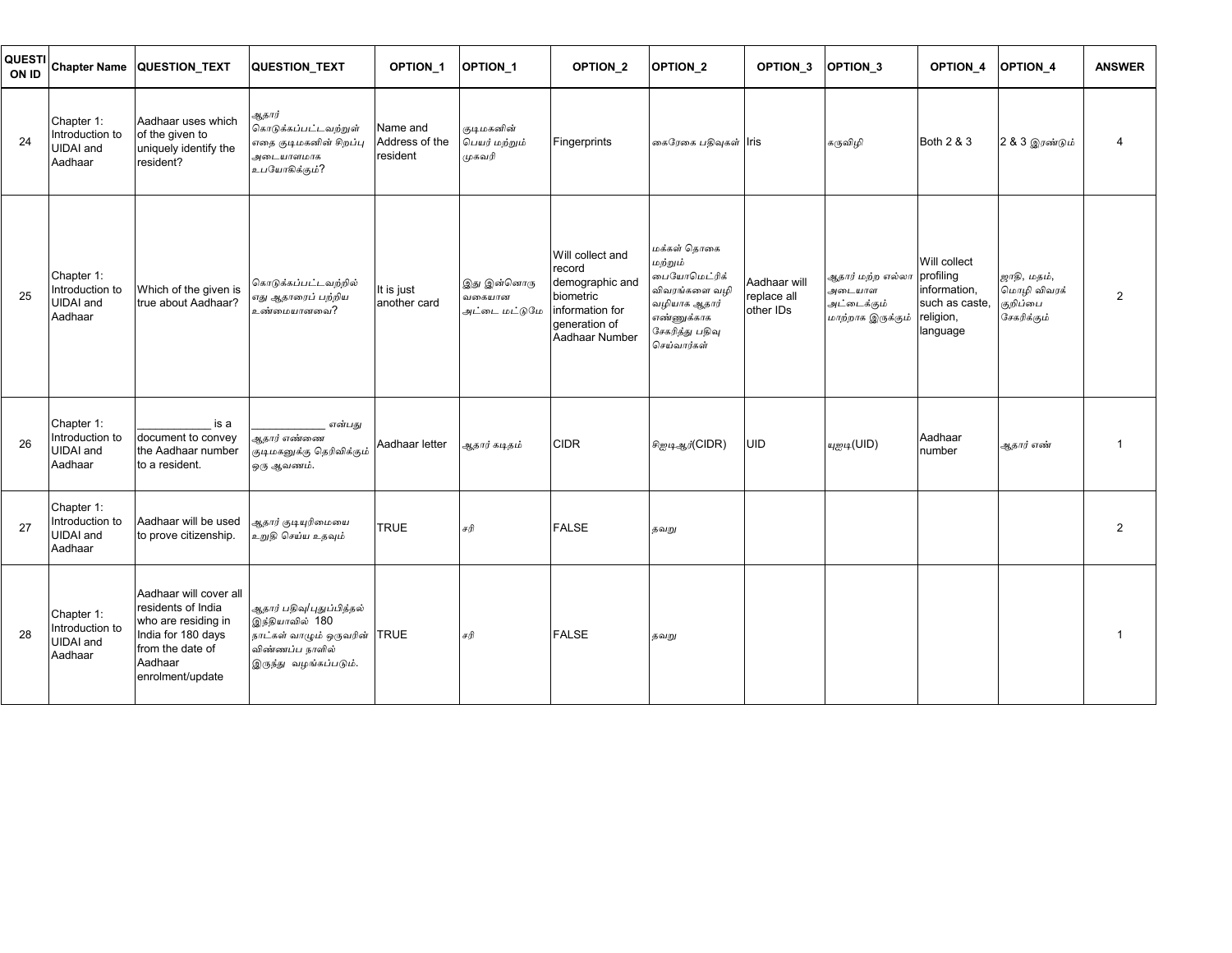| QUESTI<br>ON ID | <b>Chapter Name</b>                                                  | QUESTION_TEXT                                                                                                                                           | <b>QUESTION TEXT</b>                                                                                                                                                                                          | OPTION_1                                | OPTION <sub>1</sub>    | OPTION_2                                                  | <b>OPTION 2</b>                                        | OPTION_3              | <b>OPTION 3</b>                     | OPTION_4                   | OPTION_4                    | <b>ANSWER</b>  |
|-----------------|----------------------------------------------------------------------|---------------------------------------------------------------------------------------------------------------------------------------------------------|---------------------------------------------------------------------------------------------------------------------------------------------------------------------------------------------------------------|-----------------------------------------|------------------------|-----------------------------------------------------------|--------------------------------------------------------|-----------------------|-------------------------------------|----------------------------|-----------------------------|----------------|
| 29              | Chapter 1:<br>Introduction to<br><b>UIDAI</b> and<br>Aadhaar         | The vision of UIDAI<br>is to empower<br>residents of India<br>with a unique identity<br>and a digital platform<br>to authenticate<br>anytime, anywhere. | UIDAI யின் நோக்கமே<br>இந்தியாவின்<br>குடிமகன்களுக்கு ஒரு<br>தனித்த அடையாளம்<br>மற்றும் எங்கு<br>வேண்டுமானாலும்,<br>எப்போது<br>வேண்டுமானாலும்<br>அங்கீகரிக்கும் ஒரு<br>டிஜிட்டல் தளத்தை<br>அமைத்துக்கொடுப்பதே. | <b>TRUE</b>                             | சரி                    | <b>FALSE</b>                                              | தவறு                                                   |                       |                                     |                            |                             | $\mathbf 1$    |
| 30              | Chapter 1:<br>Introduction to<br><b>UIDAI</b> and<br>Aadhaar         | Aadhaar is a 15-digit<br>number.                                                                                                                        | ஆதார் ஒரு 15 இலக் <mark>க</mark><br>எண்.                                                                                                                                                                      | TRUE                                    | சரி                    | <b>FALSE</b>                                              | தவறு                                                   |                       |                                     |                            |                             | $\overline{2}$ |
| 31              | Chapter 2:<br>Child<br><b>Enrolment Lite</b><br><b>Client Manual</b> | What is the operating<br>system used in Child<br><b>Enrolment Lite Client</b>                                                                           | CEL இல்<br>பயன்படுத்தப்படும்<br>இயக்க அமைப்பு என்ன?                                                                                                                                                           | Windows                                 | விண்டோஸ்               | iOS                                                       | ஐஓஎஸ்                                                  | Linux                 | லினக்ஸ்                             | Android                    | அண்ட்ராய்டு                 | $\overline{4}$ |
| 32              | Chapter 2:<br>Child<br><b>Enrolment Lite</b><br><b>Client Manual</b> | What are the<br>documents to be<br>collected for<br>enrolment in Child<br><b>Enrolment Lite Client?</b>                                                 | CEL மூலம் பதிவுசெய்ய<br>சேகரிக்கப்படும்<br>ஆவணங்கள் எவை?                                                                                                                                                      | POI                                     | பிஓஐ                   | <b>POA</b>                                                | பிஓஎ                                                   | <b>POR</b>            | பிஓஆர்                              | None of these              | இவற்றில்<br>எதுவுமில்லை     | 3              |
| 33              | Chapter 2:<br>Child<br><b>Enrolment Lite</b><br><b>Client Manual</b> | Who can get enrolled<br>in Child Enrolment<br>Lite Client?                                                                                              | யாரெல்லாம் CEL மூலம்<br>பதிவு செய்ய முடியும்?                                                                                                                                                                 | children less<br>than 5 years of<br>age | குழந்தைகள் < 5<br>வயது | children more<br>than 5 years of<br>age                   | குழந்தைகள் > 5<br>வயது                                 | Any age               | எந்த வயதிலும்                       | None of these              | இவற்றில்<br>எதுவுமில்லை     | $\mathbf{1}$   |
| 34              | Chapter 2:<br>Child<br><b>Enrolment Lite</b><br><b>Client Manual</b> | Name the device<br>used for enrolment in<br>Child Enrolment Lite<br>Client?                                                                             | CEL சேர்க்கையில்<br>பயன்படுத்தப்படும்<br>சாதனத்தின் பெயர்?                                                                                                                                                    | Tablet                                  | டேப்லெட்               | Laptop                                                    | வேப்டாப்                                               | Desktop               | டெஸ்க்டாப்                          | None of these              | இவற்றில்<br>எதுவுமில்லை     | $\mathbf 1$    |
| 35              | Chapter 2:<br>Child<br><b>Enrolment Lite</b><br><b>Client Manual</b> | How is the packet<br>uploaded from Child<br><b>Enrolment Lite Client</b>                                                                                | CEL இல் இருந்து<br>பாக்கெட்எப்படி<br>பதிவேற்றப்பட்டது?                                                                                                                                                        | Through SFTP                            | SFTP மூலம்             | Upload option in<br><b>Child Enrolment</b><br>Lite Client | CEL<br>விருப்பத்திற்கு<br>ஏற்ப பதிவேற்றம்<br>செய்யவும் | <b>Upload Portal</b>  | பதிவேற்ற தளம்                       | None of these              | இவற்றில்<br>எதுவுமில்லை     | $\overline{2}$ |
| 36              | Chapter 2:<br>Child<br><b>Enrolment Lite</b><br><b>Client Manual</b> | Which of the<br>following is a feature<br>of Child Enrolment<br>Lite Client?                                                                            | பின்வருவனவற்றில் எது<br>CEL வாடிக்கையாளரின்<br>ஒரு அம்சம்?                                                                                                                                                    | Child<br>Enrollment                     | குழந்தை பதிவு          | Information<br>sharing consent                            | தகவல் பகிர்வு<br>ஒப்புதல்                              | Demographic<br>update | மக்கள்<br>தொகையியல்<br>மேம்படுத்தல் | <b>Biometric</b><br>update | பயோமெட்ரிக்<br>மேம்படுத்தல் | $\mathbf{1}$   |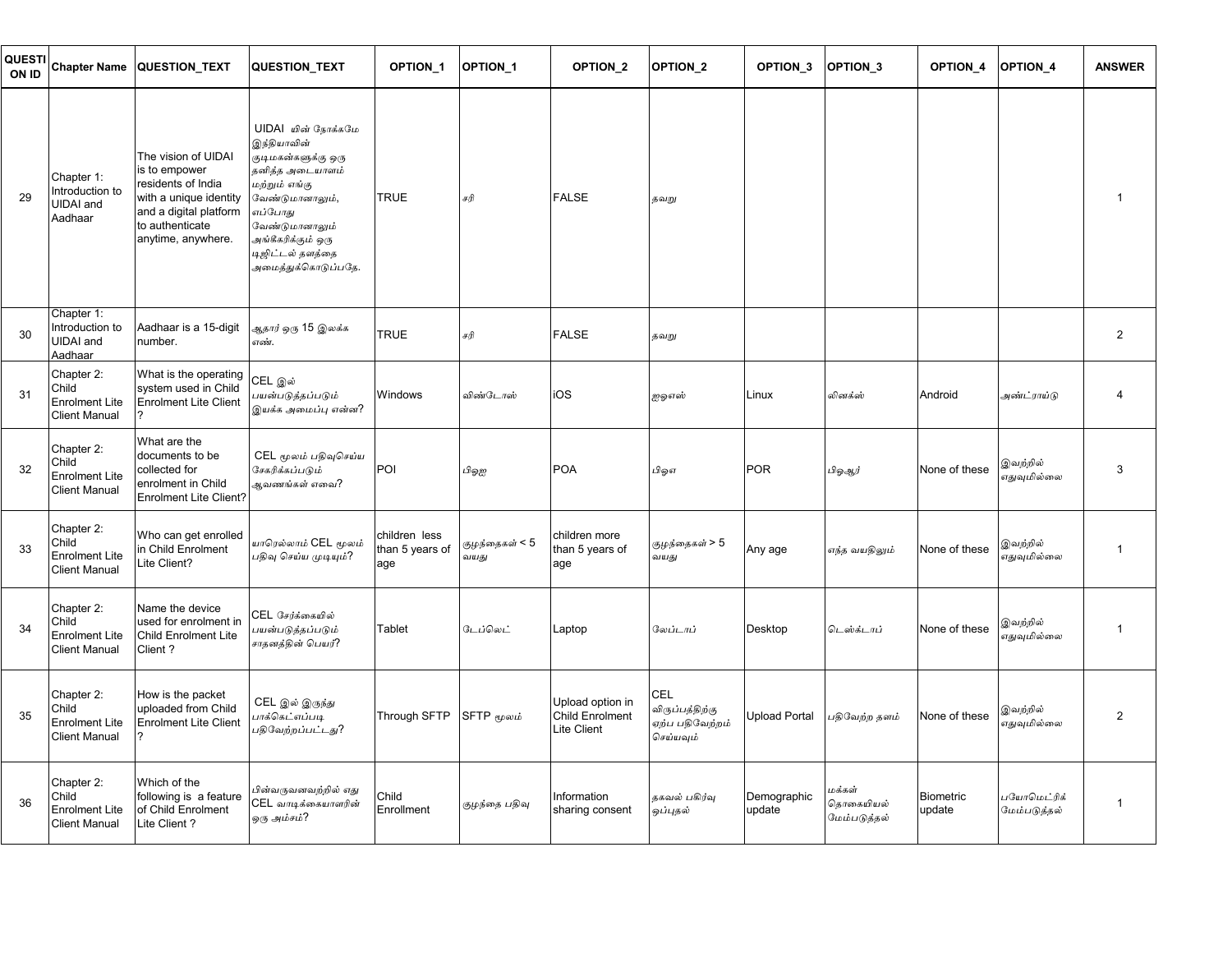| <b>QUESTI</b><br>ON ID | <b>Chapter Name</b>                                                  | <b>QUESTION TEXT</b>                                                                                            | <b>QUESTION TEXT</b>                                                                           | <b>OPTION 1</b>      | <b>OPTION 1</b>                 | <b>OPTION 2</b>                               | <b>OPTION 2</b>                  | OPTION_3                                                       | OPTION 3                                                | <b>OPTION 4</b>        | <b>OPTION 4</b>                         | <b>ANSWER</b>  |
|------------------------|----------------------------------------------------------------------|-----------------------------------------------------------------------------------------------------------------|------------------------------------------------------------------------------------------------|----------------------|---------------------------------|-----------------------------------------------|----------------------------------|----------------------------------------------------------------|---------------------------------------------------------|------------------------|-----------------------------------------|----------------|
| 37                     | Chapter 2:<br>Child<br><b>Enrolment Lite</b><br><b>Client Manual</b> | During enrolment in<br>Child Enrolment Lite<br>Client ,tablet needs<br>to be connected to<br>internet           | CEL கிளையண்ட்<br>சேர்க்கையின்<br>போது,டேப்லெட்<br>இணைய இணைப்பு<br>கொண்டிருக்க<br>வேண்டுமா?     | Yes                  | ஆம்                             | No                                            | இல்லை                            | Child<br><b>Enrolment Lite</b><br>Client also<br>works offline | CEL கிளையண்ட்<br>ஆஃப்லைனி <u>லு</u> ம்<br>செயல்படுகிறது | None of these          | இவற்றில்<br>எதுவுமில்லை                 | 1              |
| 38                     | Chapter 2:<br>Child<br><b>Enrolment Lite</b><br><b>Client Manual</b> | Can child get<br>enrolled if aadhaars<br>of both parents are<br>unavailable?                                    | பெற்றோர்களுக்கு ஆதார்<br>கிடைக்கவில்லையெனினு<br>ம், குழந்தைக்கு ஆதார்<br>பதிவு செய்ய முடியுமா? | <b>No</b>            | இல்லை                           | Yes                                           | ஆம்                              |                                                                |                                                         |                        |                                         |                |
| 39                     | Chapter 2:<br>Child<br><b>Enrolment Lite</b><br><b>Client Manual</b> | If the name of child is<br>not available what<br>can be used in name<br>option?                                 | குழந்தையின் பெயர்<br>இல்லையெனில், பெயர்<br>விருப்பத்தில் எதனை<br>தேர்ந்தெடுக்க வேண்டும்?       | Can be left<br>blank | பெயரின்றி விடுதல <mark>்</mark> | Baby one/two/<br>of <mother name=""></mother> | குழந்தையின்<br>தந்தை /தாய் பெயர் | only mother's<br>name                                          | காயின் பெயர்<br>மட்டும்                                 | only father's<br>name  | தந்தையின்<br>பெயர் மட்டும்              | $\overline{2}$ |
| 40                     | Chapter 2:<br>Child<br><b>Enrolment Lite</b><br><b>Client Manual</b> | Whose photograph is<br>captured in Child<br>Enrolment Lite Client? வேண்டும்?                                    | யாருடைய புகைப்படம்<br>CEL இல் கைப்பற்றப்பட                                                     | Mother's             | காய்                            | Father's                                      | தந்தை                            | Operator's                                                     | ஆபரேட்டர்                                               | Child                  | குழந்தை                                 |                |
| 41                     | Chapter 2:<br>Child<br><b>Enrolment Lite</b><br><b>Client Manual</b> | For<br>acknowledgement of<br>EID, what<br>communication<br>method is used in<br>Child Enrolment Lite<br>Client? | பதிவுச்சான்று ஒப்புகைக்கு<br>என்ன தொடர்பு முறை<br>CEL இல்<br>பயன்படுத்தப்படுகிறது?             | Mobile number        | கைப்பேசிஎண்                     | Email                                         | மின்னஞ்சல்                       | <b>Ack Print</b>                                               | ஒப்புகைச்சீட்டு<br>அச்சு                                | Both mobile &<br>email | கைப்பேசிஎண் &<br>மின்னஞ்சல்<br>இரண்டும் | $\mathbf 1$    |
| 42                     | Chapter 2:<br>Child<br><b>Enrolment Lite</b><br><b>Client Manual</b> | Single finger print<br>scanner device can<br>be used with Child<br><b>Enrolment Lite Client</b>                 | ஒற்றை விரல் அச்சு<br>ஸ்கேனர் சாதனம் CEL<br>கிளையண்ட்டில்<br>பயன்படுத்த முடியுமா?               | Yes                  | ஆம்                             | No                                            | இல்லை                            |                                                                |                                                         |                        |                                         |                |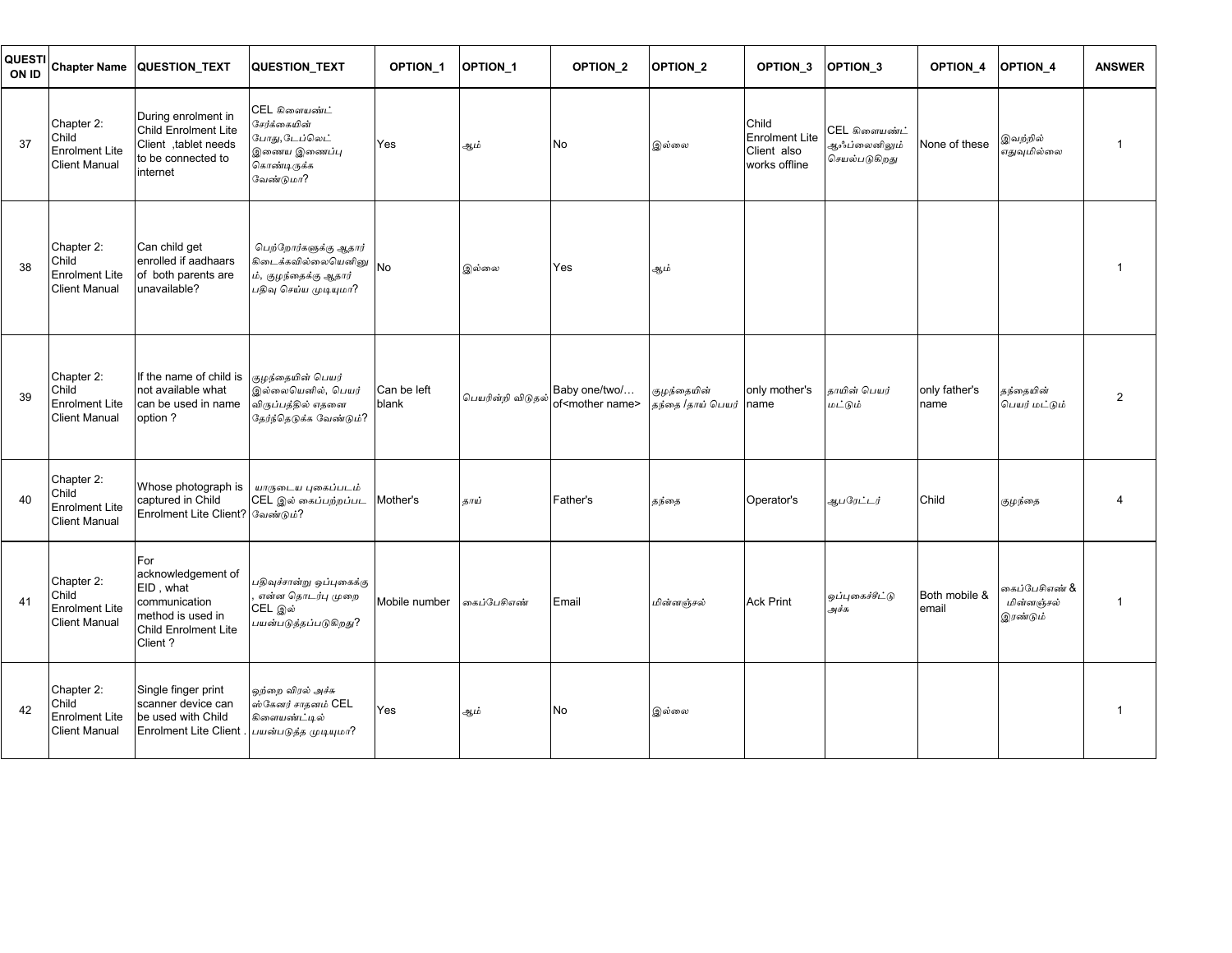| QUESTI<br>ON ID |                                                                      | Chapter Name QUESTION_TEXT                                                                                                                                                              | <b>QUESTION TEXT</b>                                                                                    | OPTION_1                                         | OPTION <sub>1</sub>                                            | OPTION_2                                       | <b>OPTION 2</b>                                              | OPTION_3                                          | OPTION 3                                                  | <b>OPTION 4</b>                                                                                                    | <b>OPTION 4</b>                                              | <b>ANSWER</b>  |
|-----------------|----------------------------------------------------------------------|-----------------------------------------------------------------------------------------------------------------------------------------------------------------------------------------|---------------------------------------------------------------------------------------------------------|--------------------------------------------------|----------------------------------------------------------------|------------------------------------------------|--------------------------------------------------------------|---------------------------------------------------|-----------------------------------------------------------|--------------------------------------------------------------------------------------------------------------------|--------------------------------------------------------------|----------------|
| 43              | Chapter 2:<br>Child<br><b>Enrolment Lite</b><br><b>Client Manual</b> | How<br>acknowlegement EID<br>is communicated in<br><b>Child Enrolment Lite</b><br>Client?                                                                                               | ஒப்புகை பதிவுச்சான்று<br>CEL இல் எப்படி<br>தொடர்புகொள்ளபடுகிறது                                         | Resident will<br>get a call from<br><b>UIDAI</b> | வசிப்பாளாருக்கு<br>UIDAI வில்<br>இருந்து அழைப்பு<br>கிடைக்கும் | Resident will get a<br>confirmation by<br>post | வசிப்பாளாருக்கு<br>உறுதி செய்தி<br>தபால் மூலம்<br>கிடைக்கும் | Resident wil<br>get an<br>acknowledgme<br>nt slip | வசிப்பாளாருக்கு<br>ஒப்புகைச்சீட்டு<br>கொடுப்பதன்<br>மூலம் | Resident will<br>get an<br>acknowledgme செய்யப்பட்ட<br>nt message on<br>the registered<br>mobile number கிடைக்கும் | வசிப்பாளாருக்கு<br>பதிவு<br>கைப்பேசி மூலம்<br>ஒப்புகை செய்தி | $\overline{4}$ |
| 44              | Chapter 2:<br>Child<br><b>Enrolment Lite</b><br><b>Client Manual</b> | <b>Biometric</b><br>authentication is<br>necessary for<br>operator login?                                                                                                               | உயிரியளவுகள்<br>அங்கீகரிப்பு ஆபரேட்டர <mark>்</mark><br>உள்நுழைவிற்கு<br>அவசியமானதா?                    | <b>TRUE</b>                                      | சரி                                                            | <b>FALSE</b>                                   | தவறு                                                         |                                                   |                                                           |                                                                                                                    |                                                              | 1              |
| 45              | Chapter 2:<br>Child<br><b>Enrolment Lite</b><br><b>Client Manual</b> | Which of these are<br>mandatory fields in<br>Demographic<br>Information?                                                                                                                | இதில் எந்த புள்ளிவிவர<br>தகவல் கட்டாயமான<br>ஒன்றாக கருதப்படும்?                                         | Name                                             | பெயர்                                                          | Age                                            | வயது                                                         | Gender                                            | பாலினம்                                                   | All of the<br>Above                                                                                                | இவை<br>அனைத்தும்                                             | 4              |
| 46              | Chapter 2:<br>Child<br><b>Enrolment Lite</b><br><b>Client Manual</b> | Is the address being<br>captured in<br>enrolment through<br><b>Child Enrolment Lite</b><br>Client?                                                                                      | CEL பதிவின்போது<br>முகவரியும் இணைத்து<br>பதிவு<br>மேற்கொள்ளப்படுமா?                                     | <b>NO</b>                                        | இல்லை                                                          | <b>YES</b>                                     | ஆம்                                                          |                                                   |                                                           |                                                                                                                    |                                                              | 1              |
| 47              | Chapter 2:<br>Child<br><b>Enrolment Lite</b><br><b>Client Manual</b> | For enrolment of<br>child, availability of<br>whose aadhaar<br>number is<br>mandatory?                                                                                                  | குழந்தை பதிவின்போத <mark>ு</mark><br>கிடைக்கும் யாருடைய,<br>ஆதார்' எண்<br>கட்டாயமானதாகும்?              | Mother's                                         | தாய்                                                           | Father's                                       | தந்தை                                                        | Gaurdian                                          | பாதுகாவலர்                                                | Either of<br>option 1 & 2                                                                                          | தாய் அதந்தை                                                  | 4              |
| 48              | Chapter 2:<br>Child<br><b>Enrolment Lite</b><br><b>Client Manual</b> | Is any local language<br>configurable in Child<br><b>Enrolment Lite Client</b>                                                                                                          | CEL உள்ளூர் மொழியில்<br>மக்கட்கொகை<br>விவரங்களை கைப்பற்றும்<br>வமி உண்டா?                               | <b>NO</b>                                        | இல்லை                                                          | <b>YES</b>                                     | ஆம்                                                          |                                                   |                                                           |                                                                                                                    |                                                              | -1             |
| 49              | Chapter 2:<br>Child<br><b>Enrolment Lite</b><br><b>Client Manual</b> | Can child get<br>enrolled in Child<br><b>Enrolment Lite Client</b><br>if only aadhaars of<br>both the parents are<br>available, but both<br>the parents are not<br>physically avilable? | ஆதாருடைய பெற்றோர்<br>உடன்இல்லாமல்<br>இருக்கும் பட்சத்தில்<br>குழந்தைக்கு ஆதார் பதிவு<br>செய்ய முடியும். | Yes                                              | ஆம்                                                            | <b>NO</b>                                      | இல்லை                                                        |                                                   |                                                           |                                                                                                                    |                                                              | $\overline{2}$ |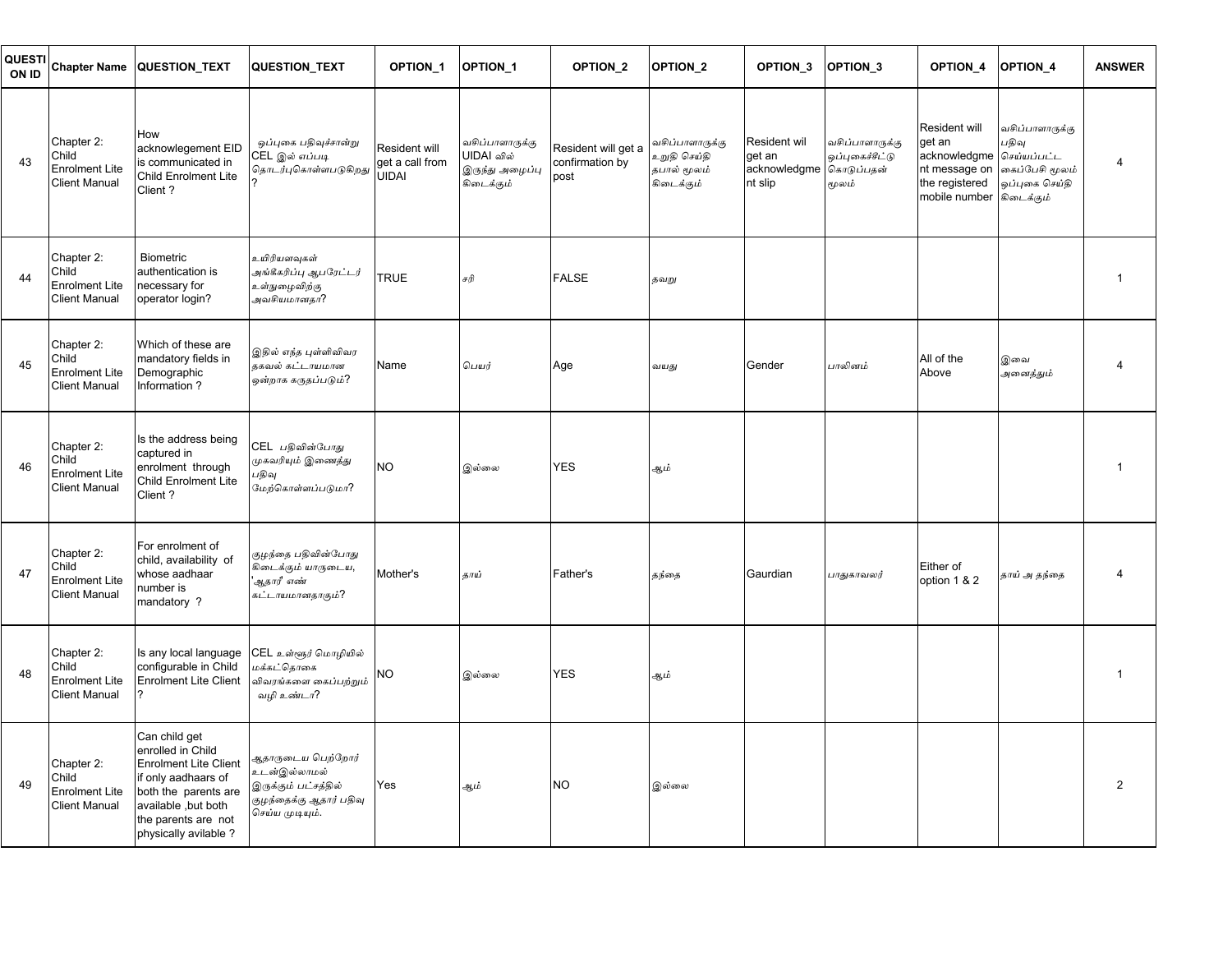| QUESTI<br>ON ID | <b>Chapter Name</b>                                                  | <b>QUESTION TEXT</b>                                                                                         | <b>QUESTION TEXT</b>                                                                                                                   | OPTION <sub>1</sub>  | <b>OPTION 1</b>       | OPTION <sub>2</sub>             | OPTION <sub>2</sub>                   | <b>OPTION 3</b>              | OPTION <sub>3</sub>              | <b>OPTION 4</b> | <b>OPTION 4</b>         | <b>ANSWER</b>  |
|-----------------|----------------------------------------------------------------------|--------------------------------------------------------------------------------------------------------------|----------------------------------------------------------------------------------------------------------------------------------------|----------------------|-----------------------|---------------------------------|---------------------------------------|------------------------------|----------------------------------|-----------------|-------------------------|----------------|
| 50              | Chapter 2:<br>Child<br><b>Enrolment Lite</b><br><b>Client Manual</b> | <b>Which Biometric</b><br>authetication is used<br>in Child Enrolment<br>Lite Client?                        | எந்த பயோமெட்ரிக்<br>அங்கீகாரம் CEL இல்<br>பயன்படுத்தப்படுகிறது?                                                                        | Iris                 | கருவிழி               | Fingerprint                     | கைரேகை                                | <b>OTP</b>                   | ஓடிபி                            | None of these   | இவற்றில்<br>எதுவுமில்லை | $\overline{2}$ |
| 51              | Chapter 2:<br>Child<br><b>Enrolment Lite</b><br>Client Manual        | Does Child<br><b>Enrolment Lite Client</b><br>support Iris scan<br>devices for<br>Authentication?            | அங்கீகாரம் கொண்ட<br>CEL , கருவிழி<br>படக்கருவிற்கு ஆதரவு<br>அளிக்குமா?                                                                 | <b>NO</b>            | இல்லை                 | <b>YES</b>                      | ஆம்                                   |                              |                                  |                 |                         | 1              |
| 52              | Chapter 2:<br>Child<br><b>Enrolment Lite</b><br><b>Client Manual</b> | Who carries out the<br><b>Client Registration</b><br>process in Child<br><b>Enrolment Lite Client</b>        | CEL இல் கிளையண்ட்<br>பதிவு செயல்முறை<br>யாரால்<br>மேற்கொள்ளப்படுகிறது?                                                                 | Registrar admin      | பதிவாளர்<br>நிர்வாகம் | EA admin/<br>Nominated Official | ஈ.ஏ.நிர்வாக/அதிகா<br>ரப்பூர்வ நியமனம் | child                        | குழந்தை                          | None of these   | இவற்றில்<br>எதுவுமில்லை | 2              |
| 53              | Chapter 2:<br>Child<br><b>Enrolment Lite</b><br>Client Manual        | Operator can enroll<br>on Child Enrolment<br>Lite Client after ___.                                          | க்கு பிறகு<br><i>ஆபரேட்டர்</i> CEL இல்<br>பதிவு செய்யலாம்.                                                                             | Adding<br>Operator   | ஆபரேட்டர்<br>இணைப்பு  | Operator<br>Verification        | ஆபரேட்டர்<br>சரிபார்ப்பு              |                              |                                  |                 |                         | 1              |
| 54              | Chapter 2:<br>Child<br><b>Enrolment Lite</b><br><b>Client Manual</b> | Is the name of child<br>mandatory for<br>enrolment in Child<br><b>Enrolment Lite Client</b>                  | குழந்தையின் பெயர் CEL<br>பதிவில்<br>கட்டாயமானதாகுமா?                                                                                   | Yes                  | ஆம்                   | No                              | இல்லை                                 |                              |                                  |                 |                         | $\overline{2}$ |
| 55              | Chapter 2:<br>Child<br><b>Enrolment Lite</b><br><b>Client Manual</b> | How enrolment<br>location is captured<br>in Child Enrolment<br>Lite Client?                                  | CEL இல் பதிவின் போது<br>இடம் எப்படி<br>தேர்ந்தெடுக்கப்படுகிறது?                                                                        | Manual data<br>entry | தரவு உள்ளீடு          | With GPS dongle                 | ஜிபிஎஸ் டாங்கிள்<br>கொண்டு            | Input during<br>registration | உள்ளீட்டு பதிவின்<br>போது        | None of these   | இவற்றில்<br>எதுவுமில்லை | $\overline{2}$ |
| 56              | Chapter 2:<br>Child<br><b>Enrolment Lite</b><br><b>Client Manual</b> | Can child be enrolled<br>in Child Enrolment<br>Lite Client if only EID<br>of either parent is<br>available ? | பெற்றோரின் பதிவு எண்<br>இருப்பின், CEL மூலம்<br>குழந்தைக்கு பதிவு செய்ய<br>முடியுமா?                                                   | <b>NO</b>            | இல்லை                 | yes                             | ஆம்                                   |                              |                                  |                 |                         | 1              |
| 57              | Chapter 2:<br>Child<br><b>Enrolment Lite</b><br><b>Client Manual</b> | After entering the<br>Aadhaar in parent<br>Aadhaar tab what<br>does red colour<br>reflect?                   | பெற்றோரின் ஆதாரினை<br>பதி உதிரை பிறகு சிவப்பு  <br>பதிவு செய்த பிறகு சிவப்பு   Valid aadhaar<br>நிறப் பிரதிபலிப்பு எதனை<br>குறிக்கும்? |                      | சரியான ஆதார்          | Invalid aadhaar                 | தவறான ஆதார்                           | Parent absent                | பெற்றோர்<br>இல்லாமல்<br>இருப்பது | Parent present  | பெற்றோர்<br>இருப்பது    | $\overline{2}$ |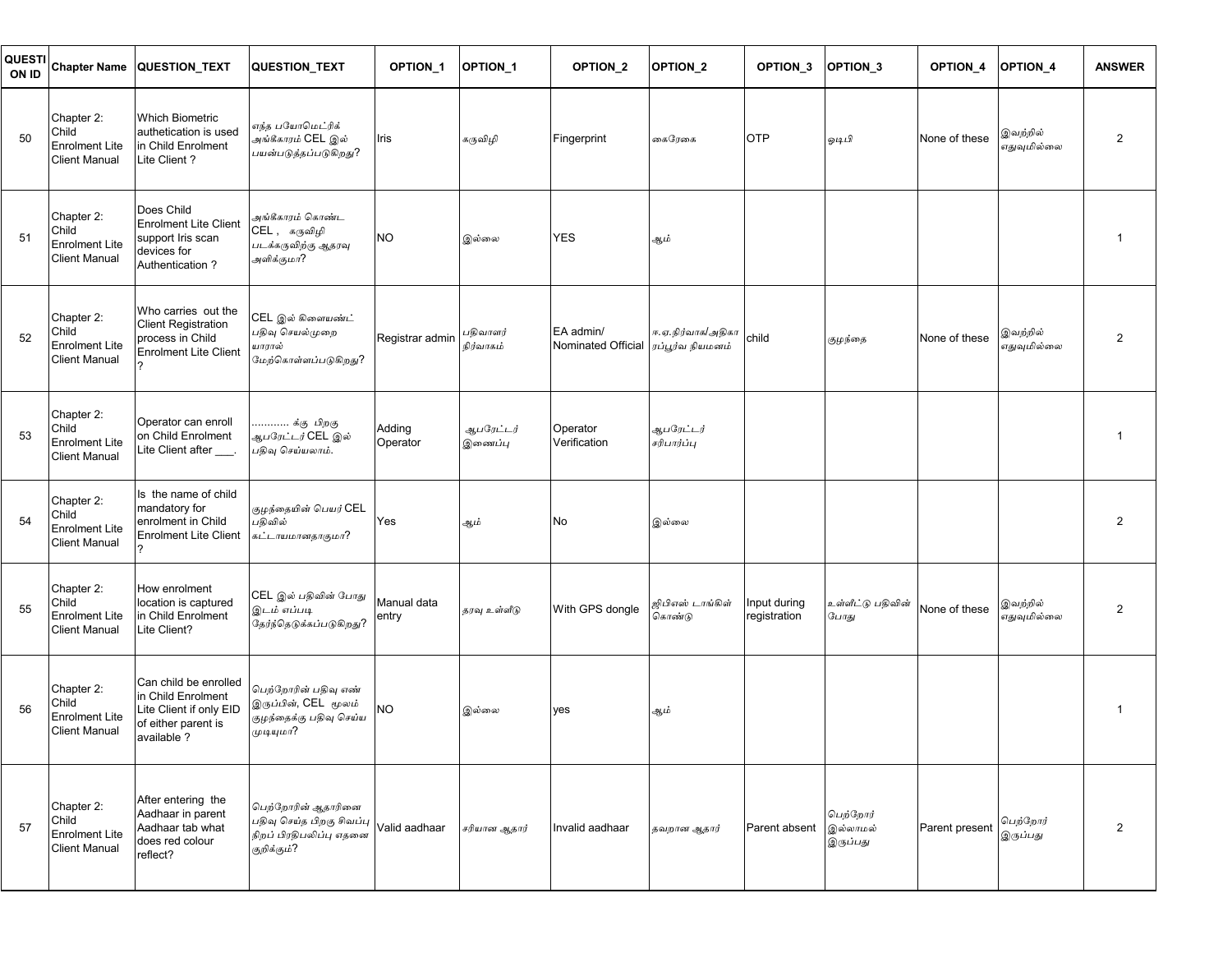| QUESTI<br>ON ID | <b>Chapter Name</b>                                                  | <b>QUESTION TEXT</b>                                                                                                       | <b>QUESTION TEXT</b>                                                                               | <b>OPTION 1</b>                | <b>OPTION 1</b>                                    | OPTION <sub>2</sub>           | OPTION <sub>2</sub>                                             | <b>OPTION 3</b>                   | OPTION <sub>3</sub>                                           | <b>OPTION 4</b> | <b>OPTION 4</b>         | <b>ANSWER</b>  |
|-----------------|----------------------------------------------------------------------|----------------------------------------------------------------------------------------------------------------------------|----------------------------------------------------------------------------------------------------|--------------------------------|----------------------------------------------------|-------------------------------|-----------------------------------------------------------------|-----------------------------------|---------------------------------------------------------------|-----------------|-------------------------|----------------|
| 58              | Chapter 2:<br>Child<br><b>Enrolment Lite</b><br><b>Client Manual</b> | Photograph captured<br>in Child Enrolment<br>Lite Client<br>contains <sub></sub>                                           | CEL மூலம்<br>கைப்பற்றப்பட்ட<br>புகைப்படம் --------- ஐ<br>கொண்டிருக்கும்.                           | Photo of child<br>with mother  | அம்மாவுடன்<br>கூடிய<br>குழந்தையின்<br>புகைப்படம்   | Photo of child with<br>Father | அப்பாவுடன் கூடிய<br>குழந்தையின்<br>புகைப்படம்                   | Only Child's<br>photo             | குழந்தையின்<br>புகைப்படம்<br>மட்டும்                          | Family photo    | குடும்பப்புகைப்ப<br>டம் | 3              |
| 59              | Chapter 2:<br>Child<br><b>Enrolment Lite</b><br><b>Client Manual</b> | <b>Child Enrolment Lite</b><br>Client can be<br>Synched through_                                                           | CEL வாடிக்கையாளர்<br>ஒருங்கிணைப்பானது --                                                           | Setting icon in<br>home page   | முகப்பு பக்கத்தில்<br>கூடுதலாக (Tab)<br>ஐ அமைத்தல் | Upload icon in<br>home page   | முகப்பு பக்கத்தில்<br>கூடுதலாக (Tab) ஐ<br>பதிவேற்றம்<br>செய்தல் | Enrolment<br>icon in home<br>page | முகப்பு பக்கத்தில்<br>கூடுதலாக (Tab)<br>பதிவு நிலை<br>செய்தல் | None of these   | இவற்றில்<br>எதுவுமில்லை | 1              |
| 60              | Chapter 2:<br>Child<br><b>Enrolment Lite</b><br><b>Client Manual</b> | Can Child Enrolment<br>Lite Client support<br>addition of more than<br>one operator?                                       | அதிகமான ஆபரேட்டர்கள்<br>CEL இல் பதிவுகளை<br>மேற்கொள்ள முடியமா?                                     | Yes                            | ஆம்                                                | NO.                           | இல்லை                                                           |                                   |                                                               |                 |                         | 1              |
| 61              | Chapter 2:<br>Child<br><b>Enrolment Lite</b><br><b>Client Manual</b> | What is required for<br>the de-registration of<br>Child Enrolment Lite<br>Client?                                          | CEL பகிவினை நீக்கம்<br>செய்திட தேவைப்படுவது<br>எது?                                                | EA code                        | ஈ.ஏ. குறியீடு                                      | Registrar code                | பதிவாளர் குறியீட <mark>ு</mark>                                 | EA login<br>credentials           | ஈ.ஏ. உள்நுழைவு<br>நற்சான்றிதழ்கள்                             | None of these   | இவற்றில்<br>எதுவுமில்லை | 3              |
| 62              | Chapter 2:<br>Child<br><b>Enrolment Lite</b><br>Client Manual        | Is it possible to<br>complete child<br>enrolment in Child<br><b>Enrolment Lite Client</b><br>without photograph?           | குழந்தையின் புகைப்படம்<br>இல்லாமல் CEL பதிவு<br>செய்ய முடியுமா?                                    | <b>NO</b>                      | இல்லை                                              | Yes                           | ஆம்                                                             |                                   |                                                               |                 |                         | 1              |
| 63              | Chapter 2:<br>Child<br><b>Enrolment Lite</b><br><b>Client Manual</b> | Is there a option of<br>Capturing<br>demographic details<br>in local language in<br><b>Child Enrolment Lite</b><br>Client? | CEL உள்ளூர் மொழியில்<br>மக்கட்தொகை<br>விவரங்களை கைப்பற்றும்<br>வழி உண்டா?                          | <b>NO</b>                      | இல்லை                                              | Yes                           | ஆம்                                                             |                                   |                                                               |                 |                         |                |
| 64              | Chapter 2:<br>Child<br><b>Enrolment Lite</b><br>Client Manual        | Can Child Enrolment<br>Lite Client work<br>without biometric<br>authentication<br>device?                                  | உயிரியளவுகள்<br>அங்கீகரிப்பு சாதனம்<br>இல்லாமல்<br>குழந்தைப்பதிவு<br>பணிகளை மேற்கொள்ள<br>முடியுமா? | Yes                            | ஆம்                                                | <b>NO</b>                     | இல்லை                                                           |                                   |                                                               |                 |                         | 2              |
| 65              | Chapter 2:<br>Child<br><b>Enrolment Lite</b><br><b>Client Manual</b> | List of enrolments<br>done in Child<br><b>Enrolment Lite Client</b><br>can be retrieved<br>from_____.                      | CEL மூலம் பதிவு<br>செய்யப்பட்ட பட்டியல் ---<br>---- இருந்து<br>பெறப்பட்டது.                        | Enrolment icon<br>in home page | பதிவு நிலையின்<br>முகப்பு பக்கம்                   | Enrolment icon in<br>Settings | பதிவு நிலையின்<br>டேப்(tab)அமைப்பு                              | Upload icon                       | பதிவேற்றும் (tab)<br>டேப்                                     | None of these   | இவற்றில்<br>எதுவுமில்லை | $\overline{2}$ |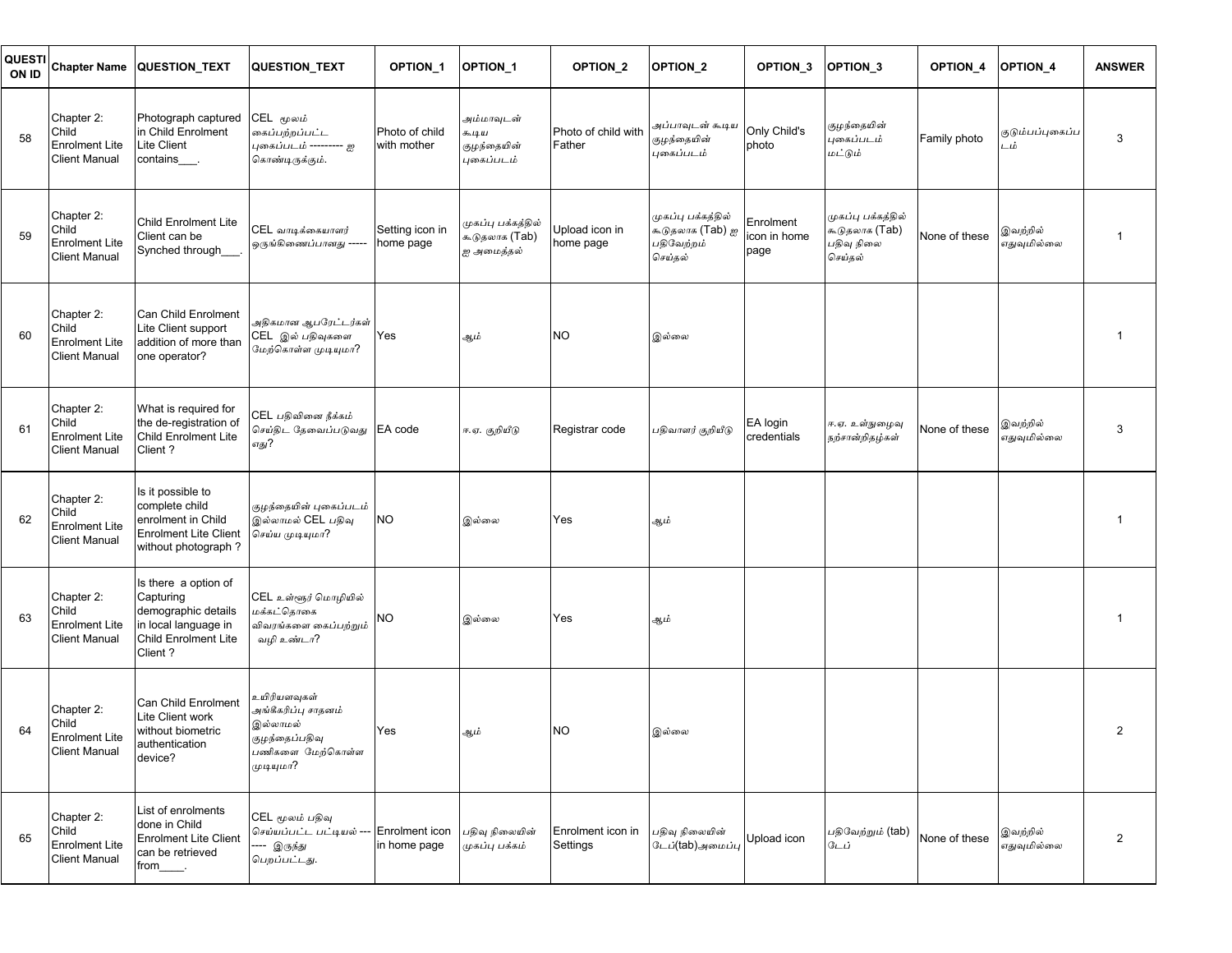| <b>QUESTI</b><br>ON ID | <b>Chapter Name</b>                                                  | QUESTION_TEXT                                                                                                                                  | <b>QUESTION TEXT</b>                                                                                                                                                          | OPTION_1                   | OPTION_1                                 | OPTION_2                    | OPTION <sub>2</sub>                                          | OPTION_3                      | OPTION_3                         | OPTION_4            | OPTION_4                | <b>ANSWER</b>  |
|------------------------|----------------------------------------------------------------------|------------------------------------------------------------------------------------------------------------------------------------------------|-------------------------------------------------------------------------------------------------------------------------------------------------------------------------------|----------------------------|------------------------------------------|-----------------------------|--------------------------------------------------------------|-------------------------------|----------------------------------|---------------------|-------------------------|----------------|
| 66                     | Chapter 2:<br>Child<br><b>Enrolment Lite</b><br><b>Client Manual</b> | Upload information in<br><b>Child Enrolment Lite</b><br>Client can be<br>retrieved from                                                        | CEL இல் உள்ள<br>பதிவேற்ற தகவல் --------<br>இருந்து பெற முடியும்.                                                                                                              | Uplaod icon in<br>Settings | (Tab) அமைப்பில்<br>பதிவேற்றம்<br>செய்தல் | Upload icon in<br>home page | முகப்பு பக்கத்தில்<br>கூடுதலாக (Tab) ஐ Sync icon<br>அமைத்தல் |                               | ஒருங்கிணை (Tab) None of these    |                     | இவற்றில்<br>எதுவுமில்லை | $\mathbf{1}$   |
| 67                     | Chapter 2:<br>Child<br><b>Enrolment Lite</b><br><b>Client Manual</b> | Child without parents<br>can get enrolled<br>through Child<br>Enrolment Lite Client.                                                           | பெற்றோர்கள் இல்லாத<br>குழந்தைகளுக்கு CEL<br>மூலம் பதிவு செய்ய<br>முடியும்.                                                                                                    | <b>TRUE</b>                | சரி                                      | <b>FALSE</b>                | தவறு                                                         |                               |                                  |                     |                         | $\overline{2}$ |
| 68                     | Chapter 2:<br>Child<br><b>Enrolment Lite</b><br><b>Client Manual</b> | Enrolment through<br><b>Child Enrolment Lite</b><br>Client is done in                                                                          | குழந்தைப்பதிவு<br>முறையானது வழியாக…<br>___ செய்யப்படுகிறது.                                                                                                                   | Offline mode               | ஆஃப்லைன்                                 | Online mode                 | ஆன்லைன்                                                      |                               |                                  |                     |                         | $\overline{2}$ |
| 69                     | Chapter 2:<br>Child<br><b>Enrolment Lite</b><br><b>Client Manual</b> | In Child Enrolment<br>Lite Client either of<br>the Parents'<br>Aadhaar is<br>authenticated.                                                    | CEL முறையில்<br>பெற்றோர்களின் , 'ஆதார்'<br>அங்கீகரிக்கப்படுகிறது.                                                                                                             | During<br>Enrolment        | பகிவின்போகு                              | <b>After Enrolment</b>      | பகிவின்பின்னர்                                               | Not<br>Authenticated          | அங்கீகரிக்கப்படாது None of these |                     | இவற்றில்<br>எதுவுமில்லை | $\mathbf{1}$   |
| 70                     | Chapter 2:<br>Child<br><b>Enrolment Lite</b><br><b>Client Manual</b> | Can enrolment be<br>rejected in Child<br><b>Enrolment Lite Client</b><br>after completion of<br>enrolment?                                     | CEL இல் <i>ஆதார்</i> பதிவு<br>முடிந்தவுடன்<br>நிராகரிக்கப்படும்                                                                                                               | Yes                        | ஆம்                                      | <b>NO</b>                   | இல்லை                                                        |                               |                                  |                     |                         | $\overline{2}$ |
| 71                     | Chapter 2:<br>Child<br><b>Enrolment Lite</b><br><b>Client Manual</b> | In the case of child<br>below 5 years, the<br>of<br>parent/relative has to<br>be linked and<br>preferably<br>if both<br>the parents are alive. | 5 வயதுக்குட்பட்ட<br>குழந்தையாக இருந்தால்,<br>பெற்றோர்/உறவினர்சேர்க்க<br>ப்பட்டு முதலில்<br>பதிவிட்டு<br>அல்லது இருவர <mark>ு</mark> ம்<br>உயிருடன் இருந்தாலும்<br>பதிவிடவும். | EID/UID,<br>mother         | EID/UID, தாய்                            | Aadhaar number,<br>father   | ஆதார் எண், தந்தை                                             | Pre-enrolment<br>ID, quardian | முன் பதிவு ஐடி,<br>காப்பாளர்     | CIDR PIN,<br>father | CIDR PIN,<br>தந்தை      | $\mathbf{1}$   |